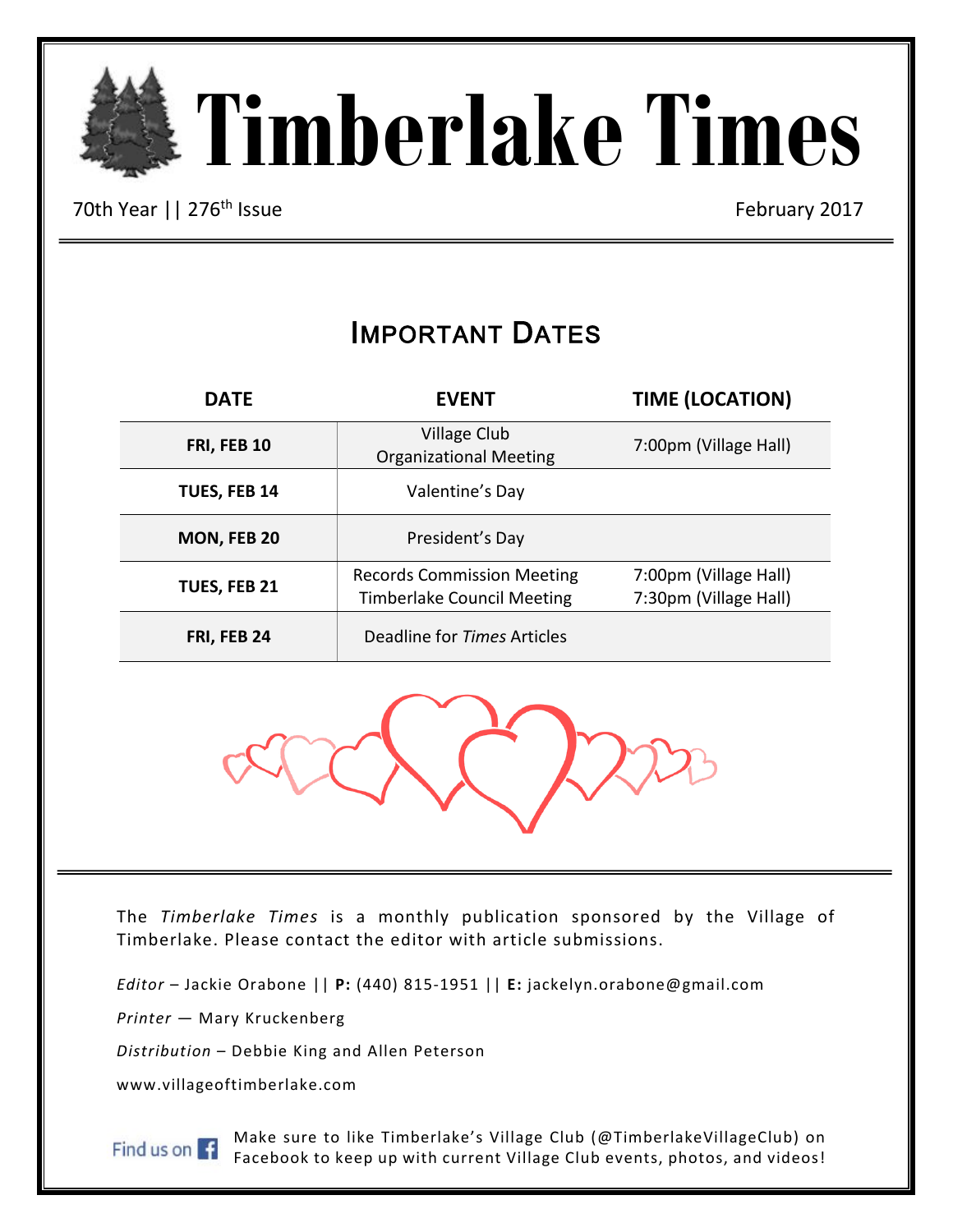# **ANNOUNCEMENTS**

### SPRING SHOWERS –

## COMING TO YOUR YARD!

Spring is finally here! Do you have big plans for your yard and garden this year? How would you like FREE water for all your outdoor water needs? Any hard surface around your house can create runoff - from your roof, to your driveway, to your patio. Try collecting this water in a rain barrel. This will reduce the amount of stormwater entering our storm sewers and rivers, and maybe even reduce your water utility bill in the summer.

Rain barrels are installed on downspouts around your house. Up to 55 gallons of rainwater can be stored in a repurposed plastic food barrel from every April shower or July cloudburst. A hose can be connected to a rain barrel or a watering can could be filled directly from the spigot. Try connecting a soaker hose directly to a rain barrel and run it through a garden.

Rain barrels can be purchased for \$65 from the Lake County Soil and Water Conservation District. Or attend one of their rain barrel workshops for \$60 and build your own rain barrel. To purchase a barrel or to sign up for a workshop, contact Natalie at: Natalie.Gertz-Young@lakecountyohio.gov.

Also, for more information Contact the Lake County Stormwater Management Department at 440-350-5900 or at: www.lakecountyohio.gov/smd.

# **ADDITIONAL MTG NOTICE**

Records Commission Meeting:

**Tuesday, February 21, 2017 at 7:00pm**

# VILLAGE CLUB

### ORGANIZATIONAL MEETING

All people living in Timberlake are members of the Village Club (VC), however, there are just a few dedicated workers. We need you and your neighbors for the VC to continue and succeed.

Our next meeting is scheduled for **Friday, February 10 at 7:00 pm.** It is imperative that we get as many people as possible so we can plan out the 2017 year. This is our 70 year anniversary of becoming a village and VC would like to celebrate it big (possible fireworks at the picnic).

We need to plan the Easter Egg Hunt, Beach Parties, Family Day Picnic, Halloween Party, etc. You can see we need much help. **How can you use your talents to make this a better village?** Please share this info with anyone who is willing to work, work, work.

# RECYCLING DATES

2017 recycling dates: 2/3, 2/17, 3/3, 3/17, and 3/31.

Republic will mail out a new schedule in March which will include information regarding when yard waste pick-up resumes. Please see below for the 2017 holiday schedule:

| <b>HOLIDAY</b>      | <b>DATE</b>   | <b>SCHEDULED P/U DATE</b> |
|---------------------|---------------|---------------------------|
| <b>Memorial Day</b> | May 29, 2017  | Sat $6/3$                 |
| Independence Day    | July 4, 2017  | Sat 7/8                   |
| Labor Day           | Sept. 4, 2017 | Sat 9/9                   |
| Thanksgiving        | Nov. 23, 2017 | Sat 11/25                 |
| Christmas           | Dec. 25, 2017 | Sat 12/30                 |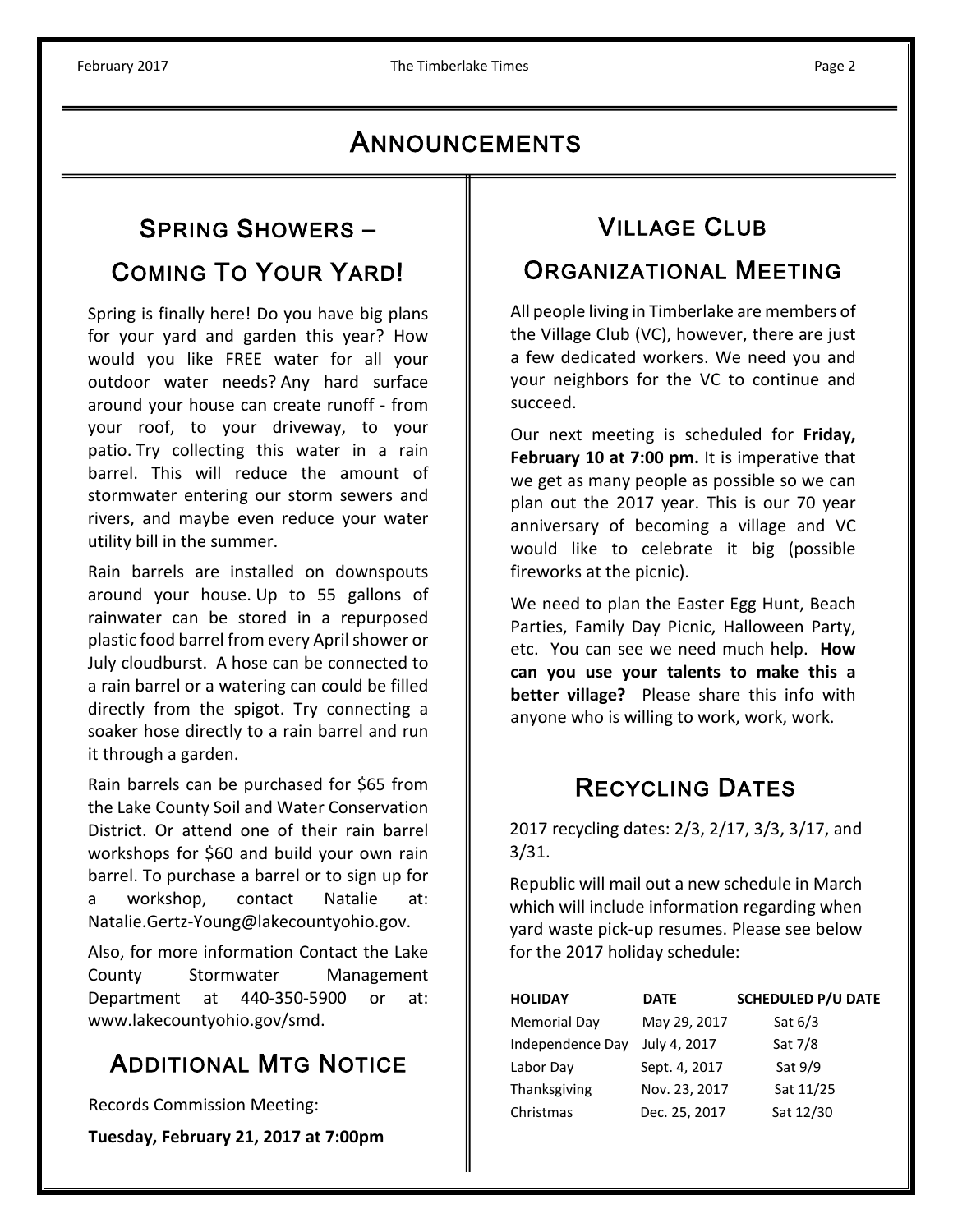ֺֺ

## CELEBRATING TIMBERLAKE'S 70TH BIRTHDAY

Timberlake was incorporated October 1947 which makes 2017 our 70th birthday!! To commemorate this event watch for a new series, "OUT OF THE PAST," sourced from previous articles of the *Timberlake Times*. Using past issues, Ron Mona has compiled a history of our Village (thanks to Ralph Heil, Al Curtis, and Margo Zahler). Check for a new installment each month!

# OUT OF THE PAST

"After two years of struggle and litigation the Village of Timberlake is a reality. An election of Village officials was held in Harry Stearns' garage December 2nd, results were as follows: Mayor George Klein, Clerk Harriet Gorten, Treasurer Martha Gaag and six councilmen. Lyman Taylor and Elva Patton are responsible for the name of Timberlake." – Published January 1948, in the first edition of the *Timberlake News*.

From the Elworthy/Heilwig estates, lots were sold for development. The earlier settlers began our Village with hard work, dedication and a vision. Three months after incorporation, the first edition of the *Timberlake News* was published in January 1948. Laurel Southworth typed the stencil and Larry Tabernik did the mimeographing. A group of these women met on October 13, 1948 at Blanch Kline's home to organize a civic club to help the men of the village. From this, four committees were formed: hospitality, outdoor, adult, and children.

# VILLAGE CLUB NEWS

- o Thank you to those who attended the December 2 Christmas dinner. The catered meal was delicious as everyone enjoyed this festive get together.
- o Santa Claus delighted many of the village children with popcorn balls and candy canes as he visited their Timberlake homes on Christmas Eve.
- o Volunteers are always welcome to support the many functions that make Timberlake the unique Village it is. Contact any Club member with your ideas and suggestions.
- o Of course our traditional Christmas Eve luminary display is the talk of Lake County! However, the supply of gallon jugs is nearly depleted. If you can donate clean, extra jugs, it would help keep this event going. You can leave them at the service garage all year long.
- o The Village Club is busy preparing for the celebration of Timberlake's  $70<sup>th</sup>$ of Timberlake's anniversary. Hopefully, our annual Family Day parade & picnic will be a setting for a wonderful fireworks display from the beach at the Village Hall Park.

### *THANK YOU FOR YOUR SUPPORT!!*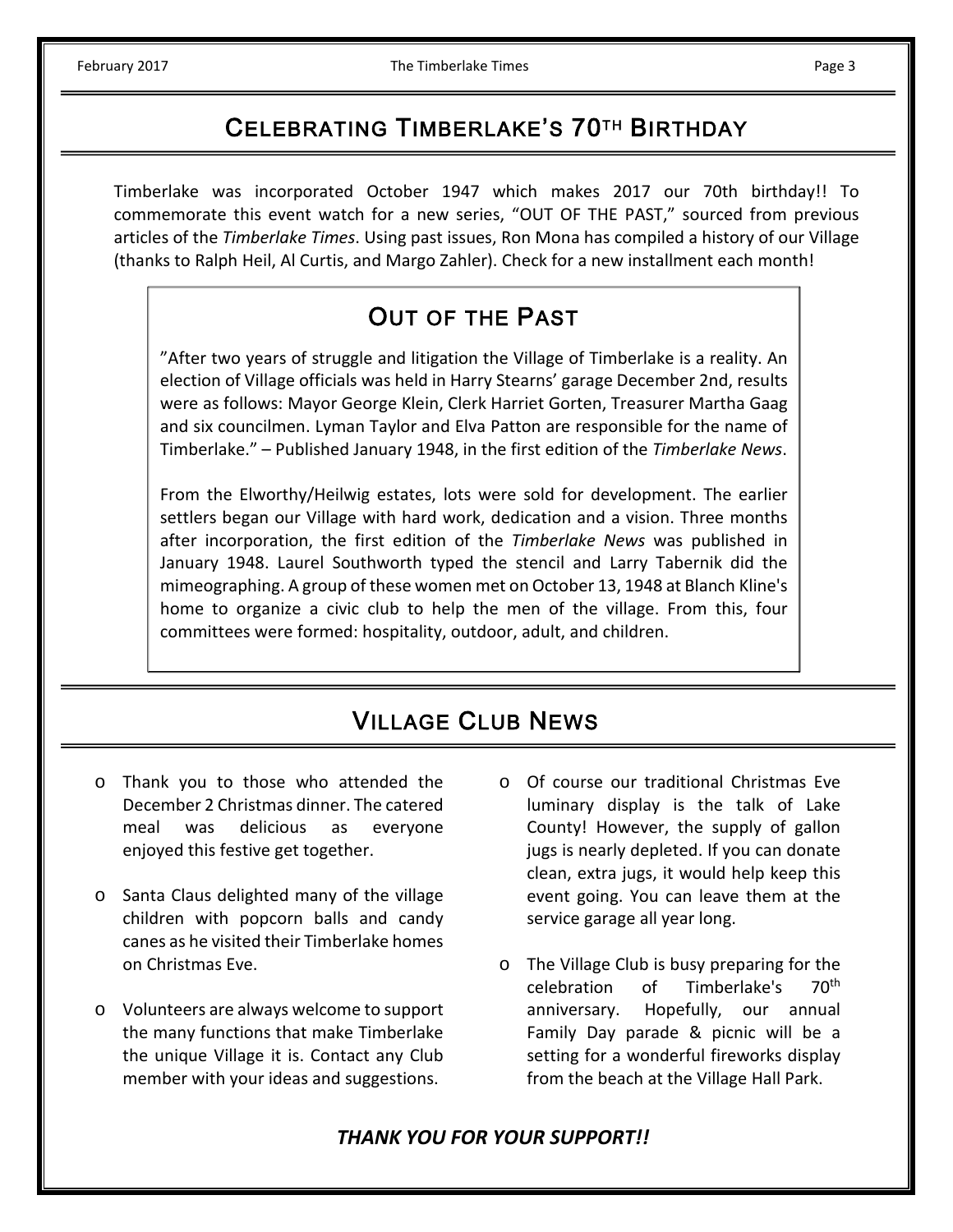

**JOHN** W **WILES DANIEL F. RICHARDS MICHAEL C. LUCAS . MICHAEL P GERMANO STACY E. DAME NICHOLAS** D. **LAUDATO STEPHANIE E. LANDGRAF WILLOUGHBY REPLYTO:**

September 30, 2016

#### *Re.\_ Clarification of Establishment of Natural Shoreline for Property Boundaries*

Dear Mayor and Council:

Upon further review of the Lucci decision, as it pertains to the establishment of the natural shoreline for property borders, I wish to clarify and expand the prior letter of August 25, 2016. In that letter I noted that for purposes of enforcement by Village PD the line would be viewed as where the dry sand meets the wet sand and therefore anyone walking on dry sand was in violation. This remains true, however, that line is actually south of the true property boundary. It will remain that anyone walking on dry sand is in clear violation of trespass.

In addition to the clear cut case as noted above and detailed in my prior letter, the actual property line does extend further north towards the water. Pursuant to the Lucci decision, the property line is actually midpoint between the "farthest points landward and lakeward" that the water reaches, absent any disturbing forces such as storms or flooding. This means that the beachcombers feet should be "wet" if they are legally walking in the trust of the State.

Claims of trespass in this area will need to be supported by evidence of the conditions at the time of the trespass, testimony as to the position of the alleged trespasser as it relates to the lakeward and landward points of the water's edge, and preferably supported by photographic evidence. Additionally, you should make sure to take note of the alleged trespasser's feet, are they wet? Any questions as to evidence sufficient to bring charges may be forwarded to my office for further review.

If there are any questions regarding the opinion herein please feel free to contact me.

**NICHOLAS** D. **LAUDATO**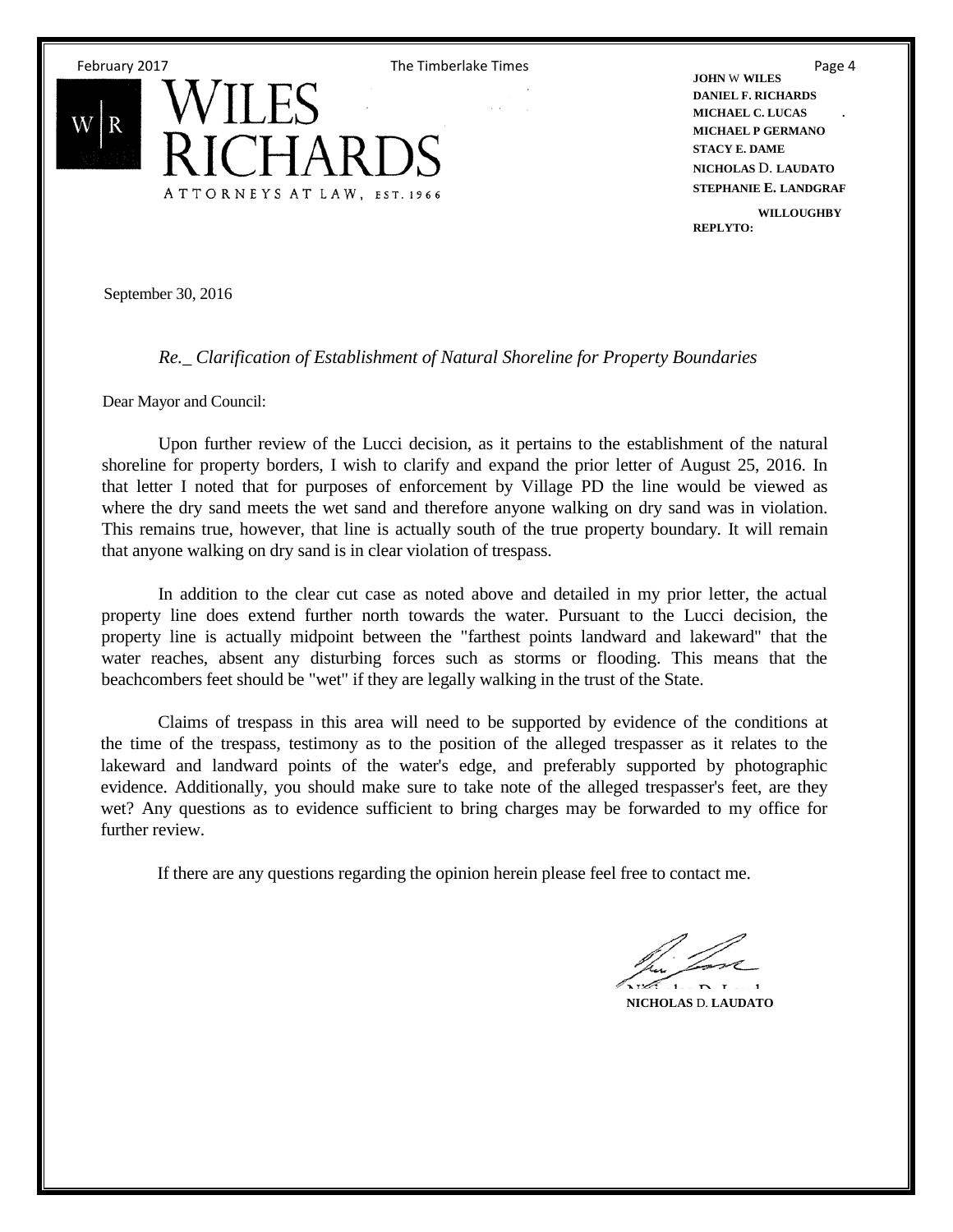THE VILLAGE OF TIMBERLAKE:

### DECEMBER AND JANUARY MEETING MINUTES

John P. Roskos, Mayor John H. Roskos, Fiscal Officer

MEMBERS OF COUNCIL

Linda Murphy Anthony Swartz Mike Stanton

Dennis Dicki Ritu Sharma Shannon Sharma

#### **TIMBERLAKE COUNCIL MEETING December 13, 2016**

The Mayor opened the meeting with the pledge of allegiance followed by the public portion at 7:30 PM. He asked for roll call of the officers. All council members were present along with our Solicitor and the Fiscal Officer.

The Mayor asked for a motion to approve November 15<sup>th</sup>, 2016 Council Minutes. Motion to approve: R. Sharma Seconded: Swartz Ayes: Dicki, S. Sharma, R. Sharma, Swartz, Murphy Nays: None Motion carried; Minutes approved.

#### **FINANCE**

Mr. Dicki presented Resolution 2016-60, approving and directing payment of certain bills by the Village. Motion to approve Resolution 2016-60: Dicki Seconded: Murphy All were in favor of the Resolution; Motion approved.

Mr. Dicki presented Resolution 2016-61, authorizing the Mayor to enter into a one-year contract with Love Insurance for Village insurance coverage. Motion to approve Resolution 2016-61: Dicki Seconded: S. Sharma All were in favor of the Resolution; Motion approved.

Mr. Dicki presented Ordinance 2016-24, encumbering certain liabilities, contracts, and open purchase commitments incurred prior to the end of the Village of Timberlake fiscal year. Motion to suspend third reading rule: Dicki Seconded: Swartz

Motion to approve Ordinance 2016-24: Dicki Seconded: S. Sharma All were in favor of the Ordinance; Motion approved.

Mr. Dicki presented Ordinance 2016-25, authorizing the transfer of funds from the A01 Police Salaries and Wages Expenses Fund appropriation to the A01 PSAP Cost Fund appropriation. Motion to suspend third reading rule: Dicki Seconded: S. Sharma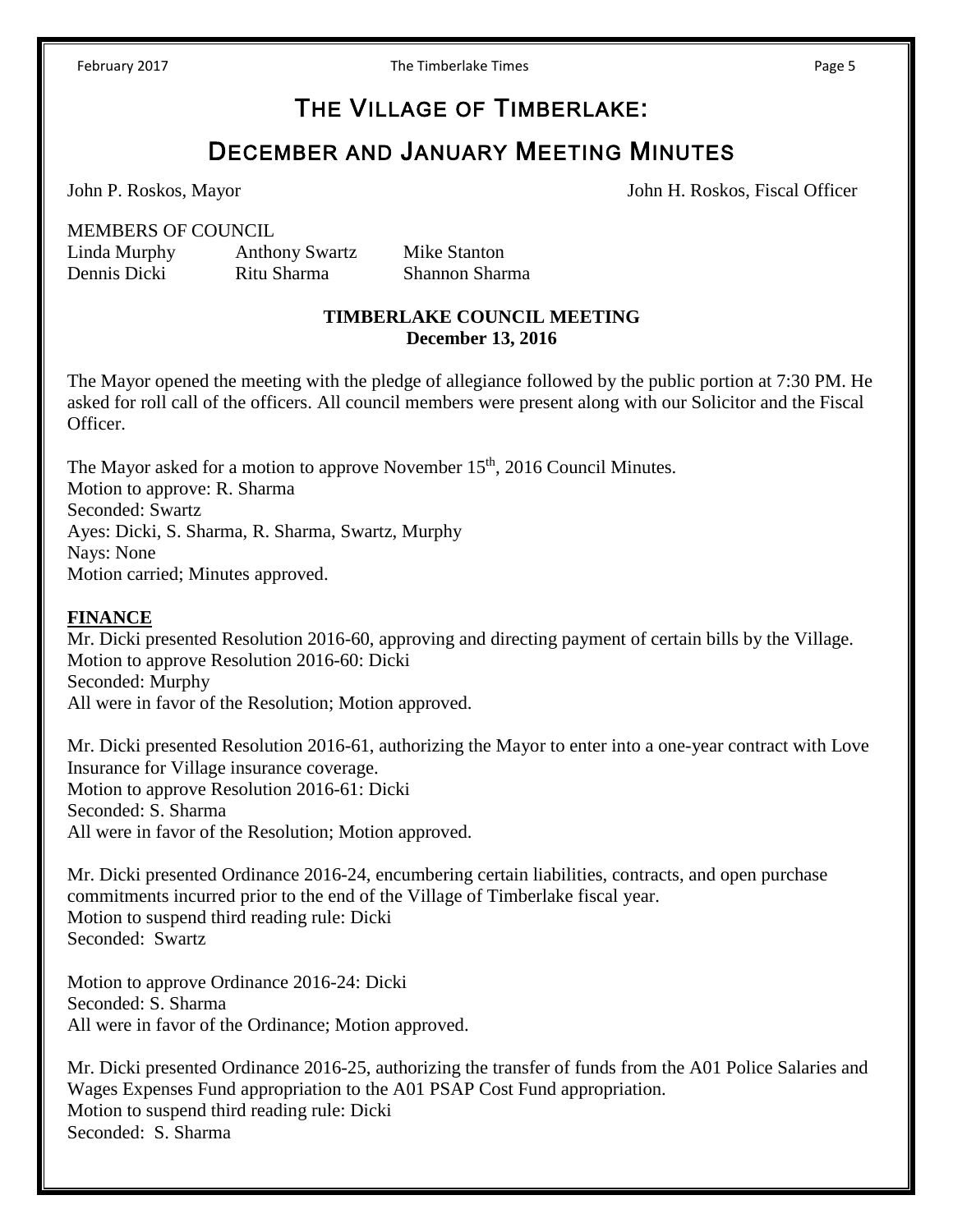#### February 2017 **The Timberlake Times The Timberlake Times Page 6**

Motion to approve Ordinance 2016-25: Dicki Seconded: Murphy All were in favor of the Ordinance; Motion approved.

Mr. Dicki presented Resolution 2016-62, designating Erie Bank as the financial institution for the public depository. Motion to approve Resolution 2016-62: Dicki Seconded: R. Sharma All were in favor of the Resolution; Motion approved.

Mr. Dicki presented Ordinance 2016-26, authorizing the transfer of funds from the A01 Storm Sewer Construction Fund appropriation to the D01 Capital Road Project Outlay Fund appropriation. Motion to suspend third reading rule: Dicki Seconded: Swartz

Motion to approve Ordinance 2016-26: Dicki Seconded: Murphy All were in favor of the Ordinance; Motion approved.

Mr. Dicki presented Ordinance 2016-27, authorizing the transfer of funds from the A01 Village Hall Expenses Fund appropriation to the A01 Village Hall Service Wages Fund appropriation. Motion to suspend third reading rule: Dicki Seconded: R. Sharma

Motion to approve Ordinance 2016-27: Dicki Seconded: Swartz All were in favor of the Ordinance; Motion approved.

Mr. Dicki presented Ordinance 2016-28, authorizing the transfer of funds from the A01 Police Salaries and Wages Expenses fund appropriation to the A01 Police Expense Fund appropriation. Motion to suspend third reading rule: Dicki Seconded: Murphy

Motion to approve Ordinance 2016-28: Dicki Seconded: Swartz All were in favor of the Ordinance; Motion approved.

Mr. Dicki presented Ordinance 2016-29, authorizing the transfer of funds from the A01 Storm Sewer Construction fund appropriation to the A01 O.P.E.R.S. Expense fund appropriation. Motion to suspend third reading rule: Dicki Seconded: Murphy

Motion to approve Ordinance 2016-29: Dicki Seconded: S. Sharma All were in favor of the Ordinance; Motion approved.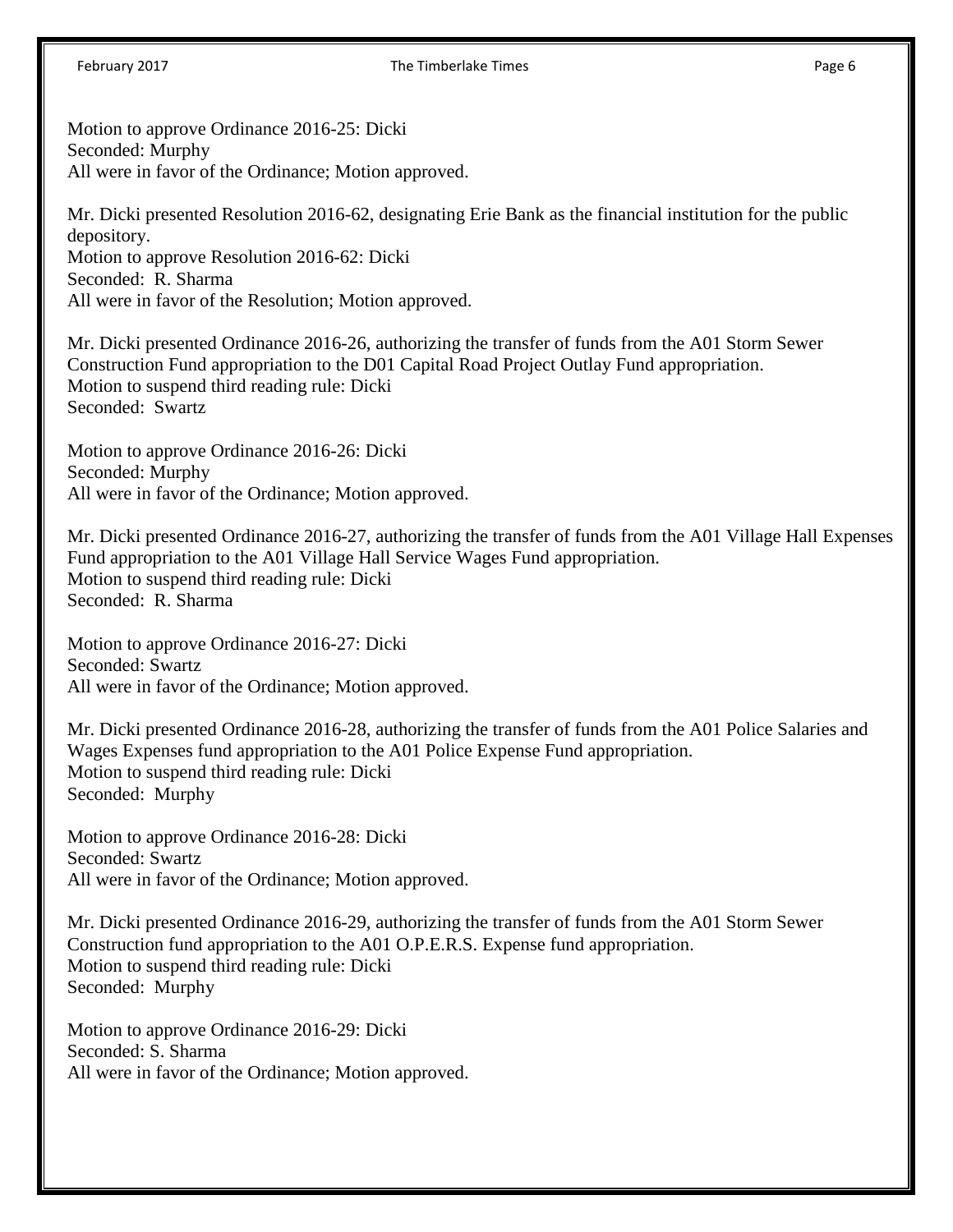### **TREES AND RECREATION**

Pro-Tree Service took care of three trees last week, priced at \$550 for clearing the trees.

Dr. Sharma presented Resolution 2016-63, confirming the appointment of Debbie King to the Tree Commission. Motion to approve Resolution 2016-63: R. Sharma Seconded: Swartz All were in favor of the Resolution; Motion approved. Dr. Sharma presented Resolution 2016-64, confirming the appointment of Lorilee Nielson to the Tree Commission.

Motion to approve Resolution 2016-64: R. Sharma Seconded: S. Sharma All were in favor of the Resolution; Motion approved.

Dr. Sharma presented Resolution 2016-65, confirming the appointment of Jane Shaveyco to the Tree Commission. Motion to approve Resolution 2016-65: R. Sharma Seconded: Swartz All were in favor of the Resolution; Motion approved.

### **VILLAGE HALL**

Ms. Murphy noted some cancellations due to the weather, but the rest of the month is filled. Ms. Murphy is getting a knee replacement on January  $3<sup>rd</sup>$ , so please see the Mayor for questions in regards to the Hall. The council entered an Executive Session.

Ms. Murphy presented Resolution 2016-67, authorizing the Mayor to enter into a contract with Guardian Title for Title Search Service for the Village. Motion to approve Resolution 2016-67: Murphy Seconded: Swartz

#### **SEWERS**

Ms. Sharma noted that Ciro's gave the Village a quote to replace 4 catch basins for \$13,295. There were no calls for flooding in the past month.

Ms. Sharma presented Resolution 2016-68, authorizing the Mayor to enter into a contract with Ciro's Sewer Cleaning for sewer work in the Village. Motion to approve Resolution 2016-68: S. Sharma Seconded: Murphy All were in favor of the Resolution; Motion approved.

Ms. Sharma presented Ordinance 2016-22, updating the stormwater ordinances of the Village pursuant to renewal of the Ohio EPA Municipal Separate Storm Sewer System (MS4) permit. Motion to suspend third reading rule: S. Sharma Seconded: Swartz

Motion to approve Ordinance 2016-22: S. Sharma Seconded: Dicki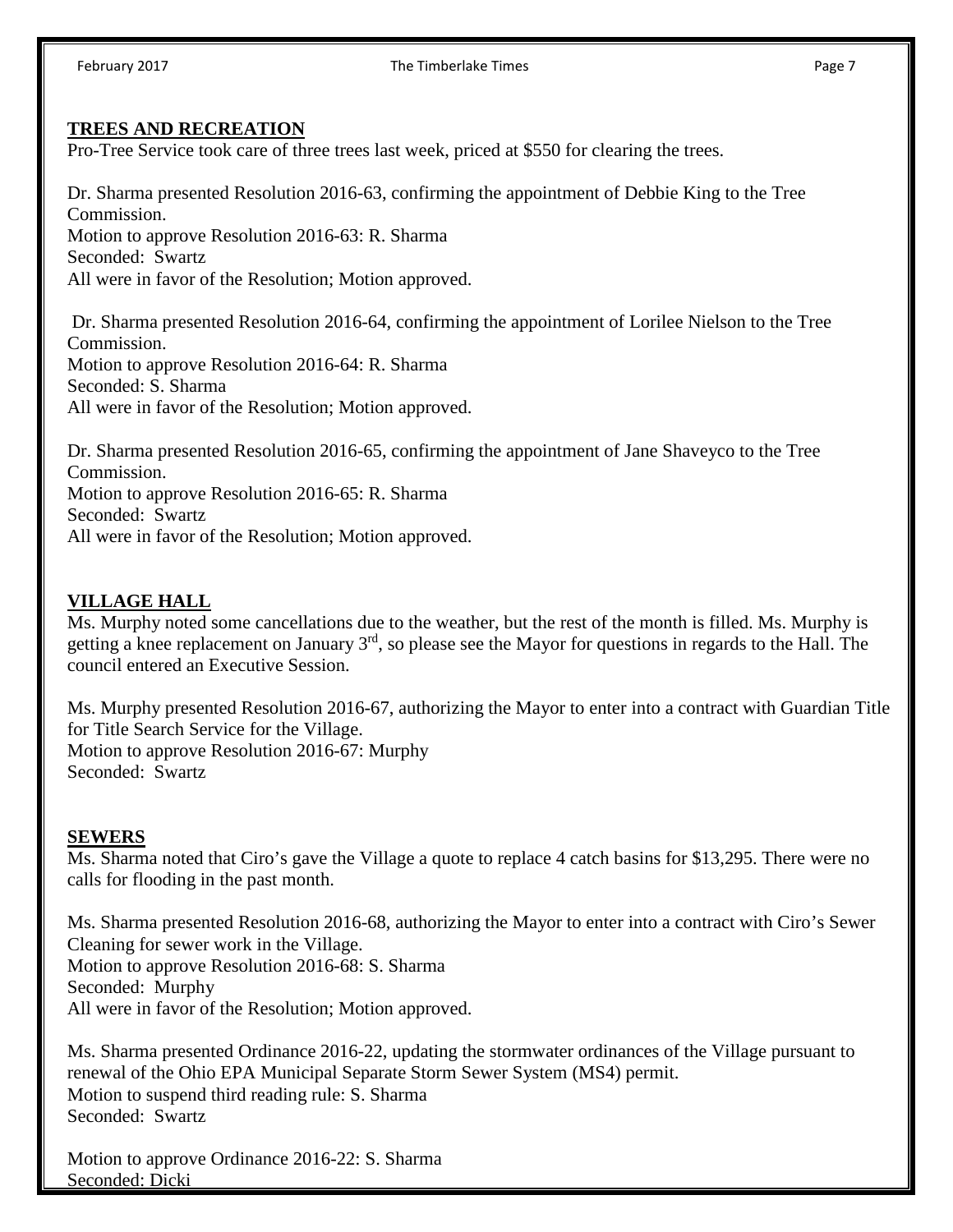February 2017 **The Timberlake Times The Timberlake Times Page 8** All were in favor of the Ordinance; Motion approved.

#### **SAFETY**

Mr. Stanton stated that there have been issues with the cruiser, including an alternator issue and oil leak. He is ensuring that the schedule is filled and the Village is well protected.

The Chief presented the police report. There were 35 reports generated in the past month. 32 citations were issued. There were 203 house checks, 43 beach checks, and 105 playground checks.

Mr. Stanton presented Resolution 2016-66, confirming the appointment on a probationary basis of Lee Renton Jr. to the position of Corporal in the Village Police Department. Motion to approve Resolution 2016-66: Stanton Seconded: Swartz All were in favor of the Resolution; Motion approved.

Mr. Renton was congratulated on his new role and sworn in.

Mr. Stanton presented Resolution 2016-69, authorizing the Mayor to enter into a contract with Meritech to provide the Intellinectic Document Management System. Motion to approve Resolution 2016-69: Stanton Seconded: Swartz Motion failed, as all council members said no.

This is a 5-year lease plan proposal, including coverage of all maintenance of the system. Mr. Dicki wants to consider alternatives that may be cheaper as this is nearly \$20,000 in the next five years; the council agrees. The Police Department said they are open to alternatives and are not against considering other options.

#### **SERVICE**

The Service Department is looking into fixing the shed, which has rotted wood due to the snow. Some trees have fallen, but were taken care of.

The Mayor reminded the council that the next council meeting is January  $17<sup>th</sup>$ , 2017. He will be sitting down and discussing budgets with the Council prior to the meeting.

The Mayor asked for a motion to adjourn the meeting at 8:22 PM. Motion to adjourn: S. Sharma Seconded: Swartz All were in favor.

John H. Roskos, Fiscal Officer John P. Roskos, Mayor

The complete text of each ordinance or resolution can be obtained from the Fiscal Officer or viewed at the Village Hall.

\_\_\_\_\_\_\_\_\_\_\_\_\_\_\_\_\_\_\_\_\_\_\_\_\_ \_\_\_\_\_\_\_\_\_\_\_\_\_\_\_\_\_\_\_\_\_\_\_\_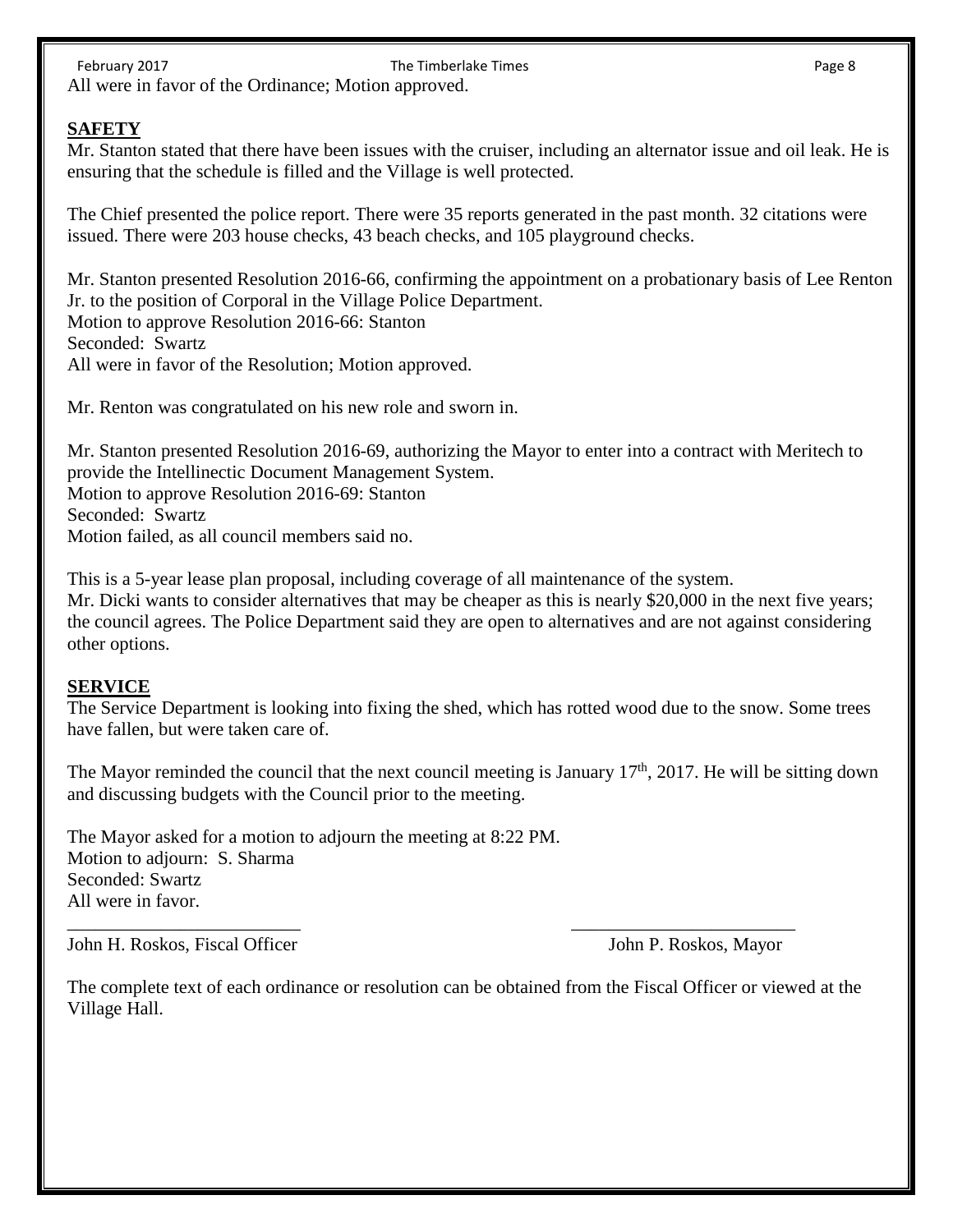#### **TIMBERLAKE COUNCIL MEETING January 17, 2017**

The Mayor opened the meeting with the pledge of allegiance followed by the public portion at 7:30 PM. He asked for roll call of the officers. All council members were present, except for Ms. Murphy, along with our Solicitor and the Fiscal Officer.

The Mayor asked for a motion to approve December 13<sup>th</sup>, 2016 Council Minutes. Motion to approve: Swartz Seconded: R. Sharma Ayes: Dicki, S. Sharma, R. Sharma, Swartz, Stanton Nays: None Motion carried; Minutes approved.

The Mayor presented his annual report to the Village. He met with each council member and made recommendations which were presented at the meeting. He requested that the council continue remaining transparent, help gather support to pass the renewal levy, streamline costs, maintain budgets equivalent to 2016's, and projected that spending for 2017 is currently lower than obligated expenditure. Mr. Dicki nominated Mike Stanton for President which S. Sharma seconded. The motion was passed with everyone voting yes except Mr. Stanton who abstained.

### **FINANCE**

Mr. Dicki presented Resolution 2017-01, approving and directing payment of certain bills by the Village. Motion to approve Resolution 2017-01: Dicki Seconded: R. Sharma All were in favor of the Resolution; Motion approved.

Mr. Dicki presented Resolution 2017-02, designating Erie Bank as the financial institution for the public depository. This was a stipulation for getting the loan for the roads through them. Motion to approve Resolution 2017-02: Dicki Seconded: Stanton All were in favor of the Resolution; Motion approved.

Mr. Dicki presented Ordinance 2017-01, encumbering certain liabilities, contracts, and open purchase commitments incurred prior to the end of the Village of Timberlake fiscal year. Motion to suspend third reading rule: Dicki Seconded: S. Sharma

Motion to approve Ordinance 2017-01: Dicki Seconded: Swartz All were in favor of the Ordinance; Motion approved.

Mr. Dicki presented Ordinance 2017-02, authorizing the Village to pay the solicitor's salary for the fiscal year of 2017, defining the duties of the solicitor's office. The price is the same as it has been for 2 years; there was not a change in the rate. Motion to suspend third reading rule: Dicki Seconded: S. Sharma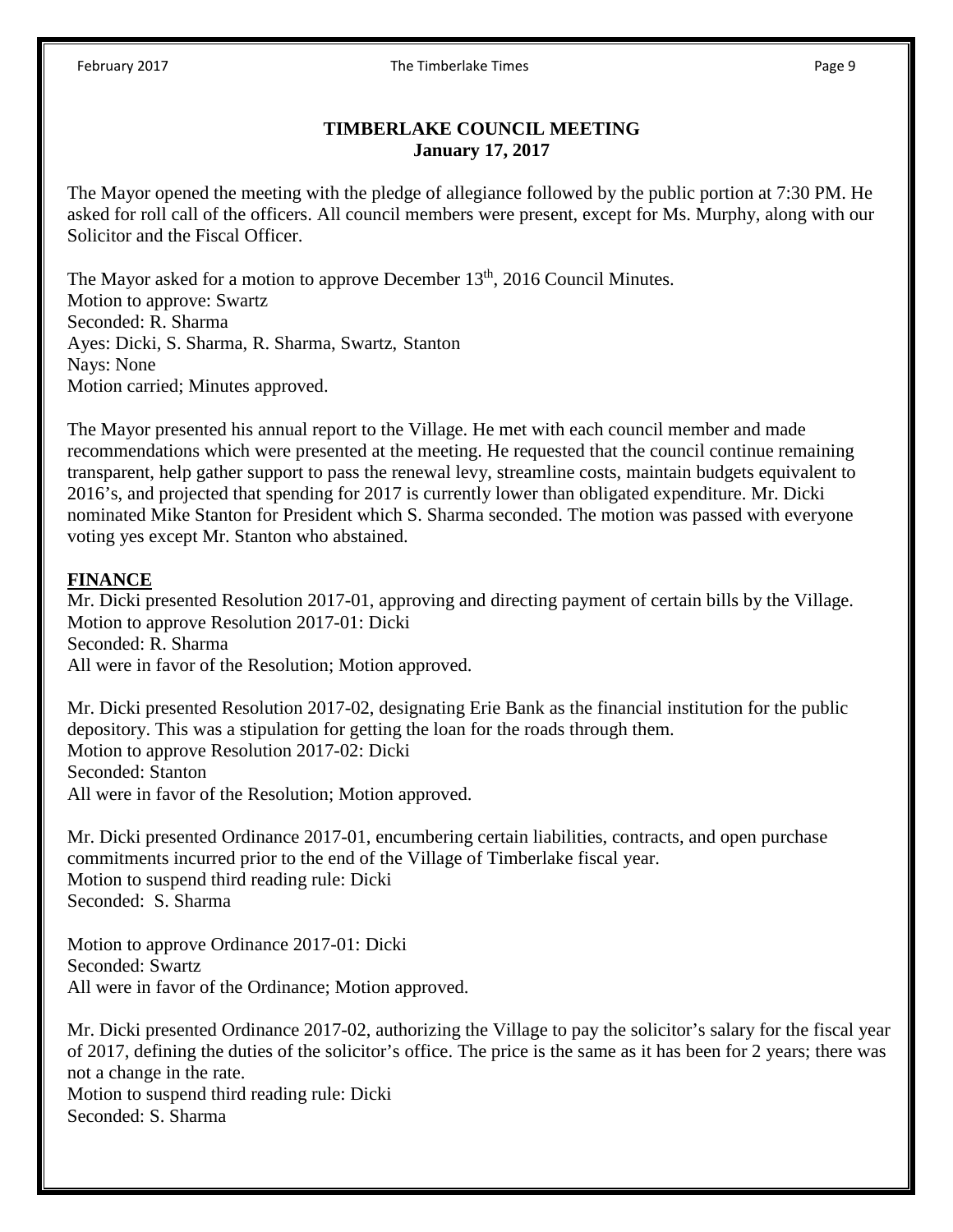#### February 2017 **The Timberlake Times** Page 10

Motion to approve Ordinance 2017-02: Dicki Seconded: S. Sharma All were in favor of the Ordinance; Motion approved.

Mr. Dicki presented Ordinance 2017-03, providing for the issuance and sale of street improvement bonds in the principal amount of \$350,000 to provide funds for the purpose of paying costs of constructing, improving, reconstructing, and resurfacing of public roads and sidewalks within the Village. Motion to suspend third reading rule: Dicki Seconded: R. Sharma

Motion to approve Ordinance 2017-03: Dicki Seconded: S. Sharma All were in favor of the Ordinance; Motion approved.

#### **TREES AND RECREATION**

Today, Pro-Tree came to clean-up a tree that fell down last week during the rainstorm for \$650 near Waban Drive. It was a dead tree and needed to be removed.

Dr. Sharma presented Resolution 2017-03, authorizing the Mayor to expend funds for the luminaries. The cost of this was \$206.25. Motion to approve Resolution 2017-03: R. Sharma Seconded: S. Sharma All were in favor of the Resolution; Motion approved.

#### **SEWERS**

Ms. Sharma noted that there was one flooding call this past week on Minnewawa. There were certain areas around the Village that had water build-up, but it was cleared by the next day. All the main storm sewer lines were jetted which helped reduce flooding issues.

### **SAFETY**

Mr. Stanton commended the Chief and the police department for coming in under budget. New employees were trained and the equipment was updated for this year. The Chief is currently investigating a records management system in the police department affiliated with the Attorney General's office. There will be no cost to the Village for this program. An individual from the Attorney General's office will be coming this week to train the police department on the program. Mr. Stanton is working on reviewing the budget and seeing how we can purchase a new vehicle for this year.

The Chief presented the police report. There were 44 reports generated in the past month and 37 citations were issued. There were 189 house checks, 33 beach checks, and 91 playground checks. The Chief noted that 2016 was a good year as it was the busiest year on record for the Timberlake Police Department. The Chief also noted that in-service training has been issued from the state for 20 hours, of which the state will reimburse for 11 hours. The police department is mandated to train for 20 hours, so the Chief is seeing how to get the training classes conducted for free. The Chief noted that the police department will be undergoing additional training this year including a Criminal Patrolmen Addiction course, Seal Training officer certificate, CIT training, Fire-Arms Qualification training, and Corporal Investigations training. The Mayor noted that the budget for education is \$2000 currently. The Chief said he would look into this in order to assess if he needs to increase the allocation.